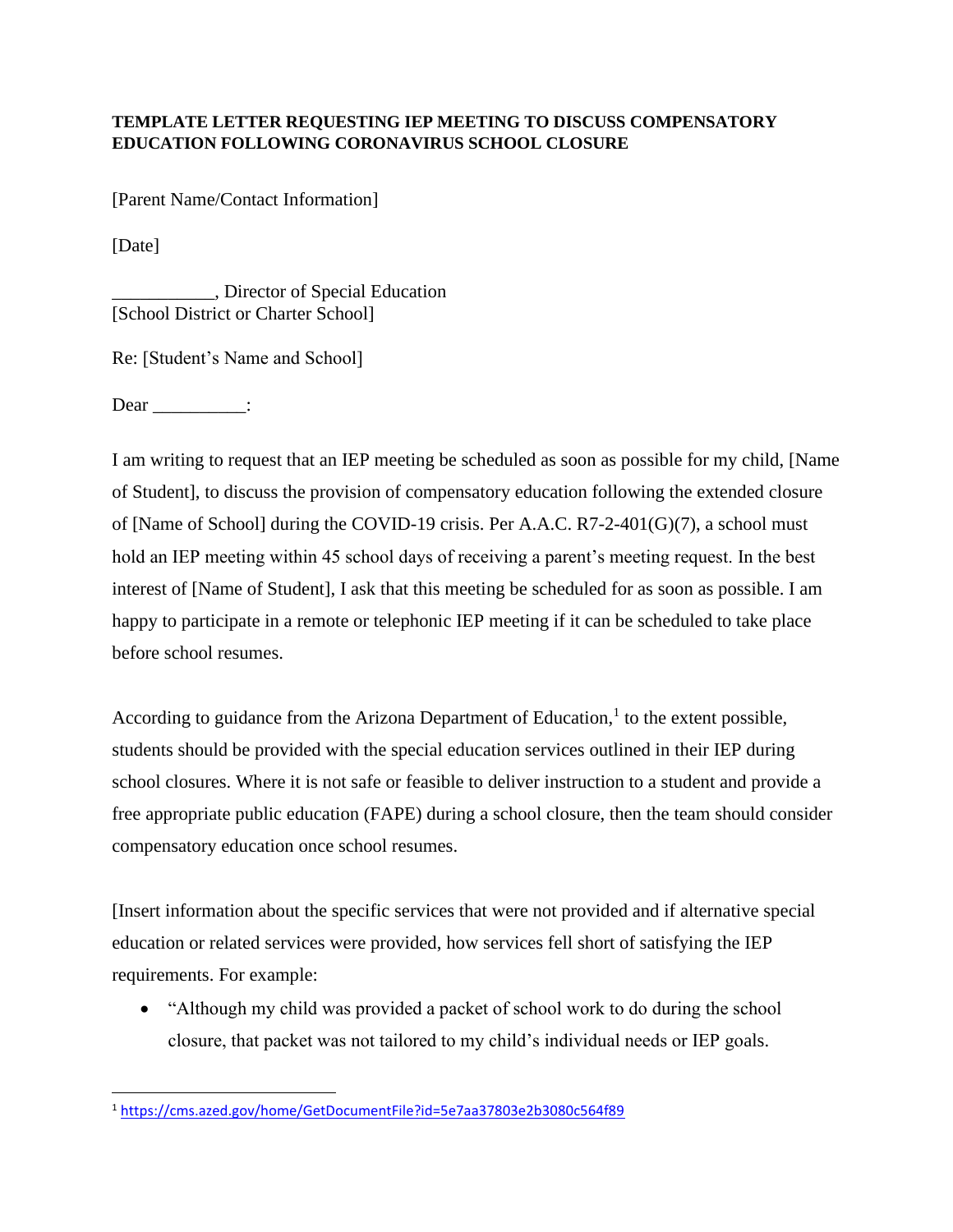Therefore, although my child completed the packet for additional practice, the work packet does not constitute specially designed instruction, and my child was not provided FAPE during the school closure"; or

- "The school helped us set up a Zoom account so that my child could engage in remote speech therapy and work on the speech and language goals outlined in his IEP. However, my child was not able to receive the occupational therapy laid out in his IEP during school closure, because his therapy involves hand-over-hand instruction that could not be provided remotely. Therefore, I would like to discuss a plan for my child to receive compensatory services for the occupational therapy he missed during the school closure"; or
- "Although the school set up a Google Classroom account so that my child could interact with his teachers and therapists during the school closure, my child has disability-related behavior challenges and refused to engage in these services without support from a paraprofessional, as his IEP requires. Because a paraprofessional could not safely work with my child during the school closure, no paraprofessional came to our home, and my child did not engage in instruction. Therefore, my child has not received FAPE and I would like to discuss a plan to provide him with compensatory services"]

Without this special education and services, my child regressed. [Insert information about how your child has regressed during school closure, especially as it relates to his/her IEP goals, as evidence for why compensatory education is needed. For example:

- "According to my child's most recent IEP progress report, on February 25, 2020, she was able to read a grade level text at 90 words per minute with 75% accuracy. After the extended school closure, she returned to school and was able to read only 70 words per minute with 50% accuracy. I'd like to discuss addressing this regression through the provision of compensatory services"; or
- "Before the school closure, my child's daily behavior chart showed that her aggressive outbursts had reduced to only 1 or 2 per day. During school closure, my child has had 5 or 6 aggressive outbursts per day. I'd like to discuss addressing his regression through the provision of compensatory services"; or